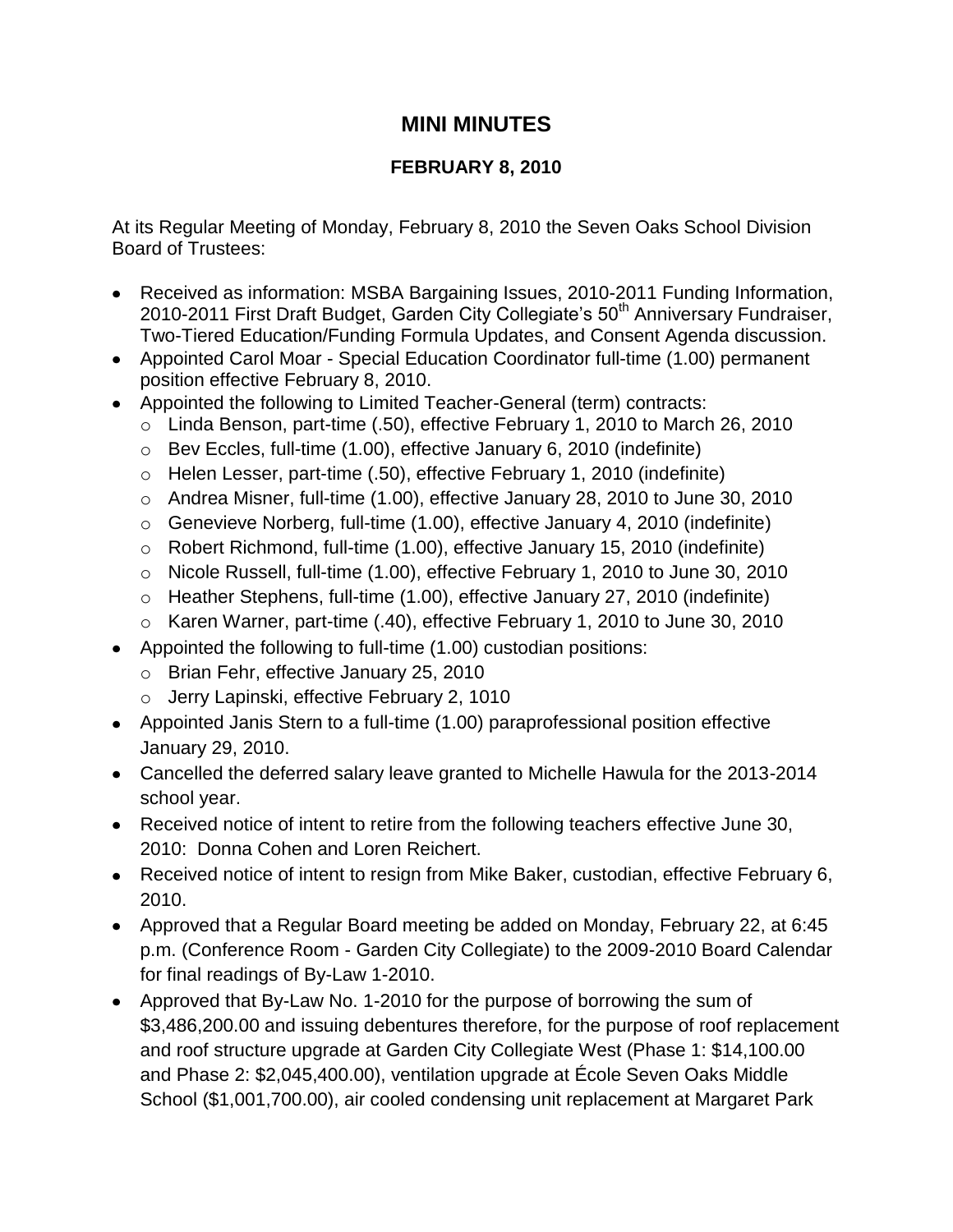School (\$170,400.00), relocate portable classrooms to École Leila North Community School (\$80,000.00), and grooming room at Edmund Partridge Community School (\$174,600.00) be given first reading.

- Approved that Seven Oaks School Division support the Manitoba Association of Parent Councils as a "Premier Supporter" and offer the three conference registrations (Conference: April 23 & 24) to Division Parent Councils.
- Approved that the Seven Oaks School Division support TJ's Gift Foundation with the purchase of one corporate table for their 4th Annual Gala Evening, May 13, 2010.
- Approved that Trustee Evelyn Myskiw be approved to pick up the Manitoba School Boards Association ballots.
- Approved for payment :
	- o cheques #2101982-#2102327, #210079-#210092 (US), direct deposit #210002466-#210002962 and pre-authorized debit #200999 in the amount of \$4,217,456.28.
	- o Invoice No. 440432 for the Swinford Park Frog Pond in the amount of \$860.50 be paid to Ducks Unlimited.
	- o 7-1/2% Statutory Holdback on Ducks Unlimited Invoice No. 440432 for the Swinford Park Frog Pond in the amount of \$90.00 be paid to the SOSD/Ducks Unlimited Frog Pond (Native Plant Solutions) account.
	- o Invoice No. 302295 for the Amber Trails Land Exchange in the amount of \$10,259.96 be paid to D'Arcy and Deacon LLP.
	- o Invoice No. 7587 for the West St. Paul Grooming Room, Lifts & Ramp in the amount of \$1,214.04 be paid to Number Ten Architectural Group.
	- $\circ$  Invoice No. 7588 for the Sunny Mountain Daycare Feasibility Study in the amount of \$9,811.58 be paid to Number Ten Architectural Group.
	- o Invoice No. 7589 for the Renovations at Edmund Partridge Community School in the amount of \$6,285.89 be paid to Number Ten Architectural Group.
	- o Invoice No. 7592 for the Garden City Collegiate Link Addition in the amount of \$1,699.81 be paid to Number Ten Architectural Group.
	- o Invoice No. 7594 for Garden City Collegiate West Groom Room & Elevator in the amount of \$2,492.60 be paid to Number Ten Architectural Group.
	- o Invoice No. 200912313 for Riverbend Portables in the amount of \$1,242.94 be paid to Phillips & Stevens.
	- o Certificate of Payment No. 16 for Garden City Collegiate Link & Renovations in the amount of \$86,103.00 be paid to Westland Construction.
	- o 7-1/2% Statutory Holdback on Certificate of Payment No. 16 for Garden City Collegiate Link & Renovations in the amount of \$6,648.88 be paid to the SOSD/Westland Construction account.
	- o 7-1/2% Statutory Holdback in the amount of \$135,341.83 plus accrued interest in relation to the Renovations at Edmund Partridge Community School be paid to Westland Construction from the Seven Oaks School Division / Westland Construction Edmund Partridge Renovation 410 account, subject to the approval of the Board's solicitor.
	- o GST on the Release of Holdback for the Renovations at Edmund Partridge Community School in the amount of \$6,767.09 be paid to Westland Construction.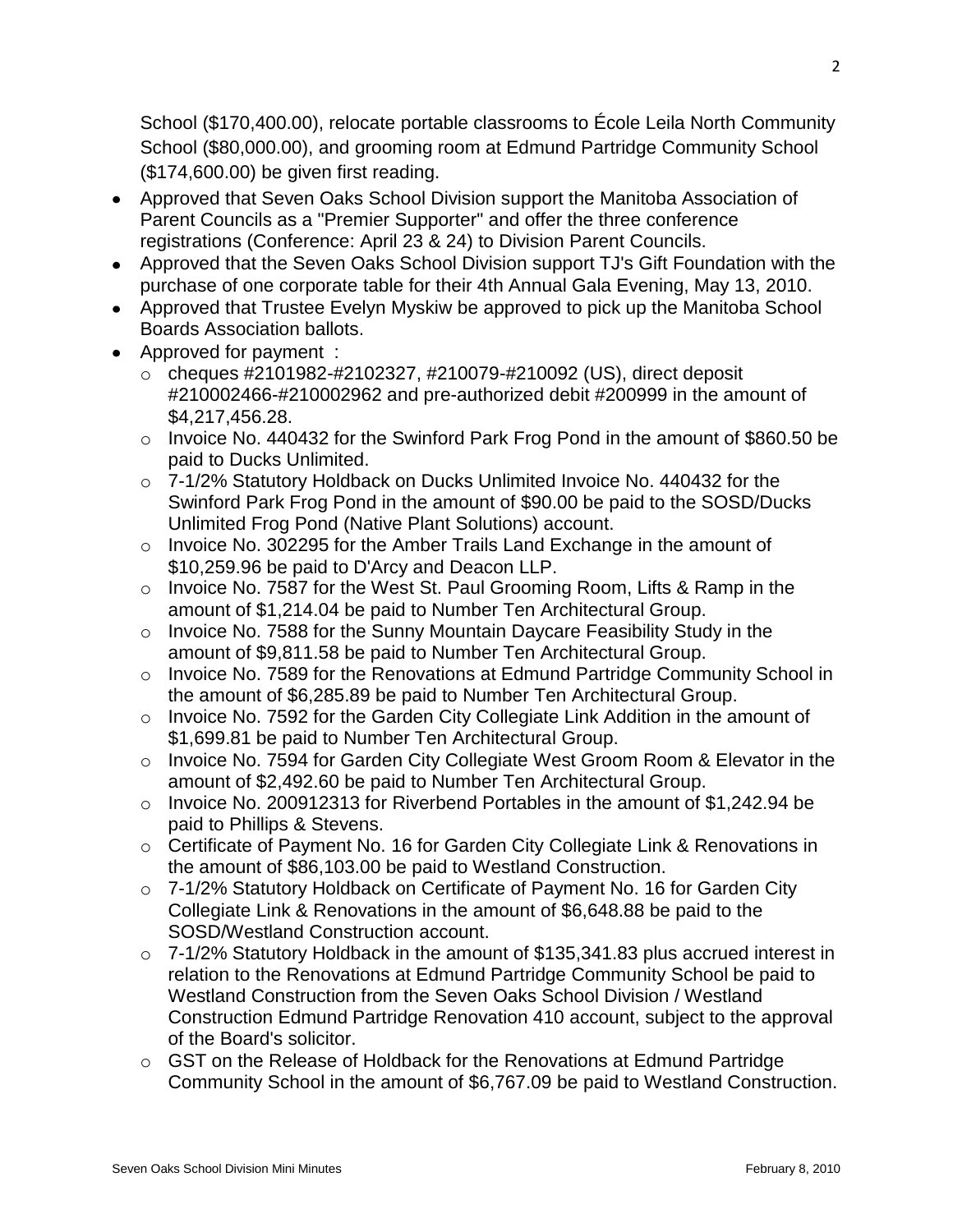- $\circ$  Certificate of Payment No. 14 for Renovations at Edmund Partridge Community School in the amount of \$16,276.06 be paid to Westland Construction.
- o 7-1/2% Statutory Holdback in the amount of \$1,319.68 on Holdback Payment Certificate No.15 for Renovations at Edmund Partridge Community School be paid to Westland Construction.
- Approved that Policy GABJ Guide to Investigating Accidents be approved for inclusion in the Policy Manual.
- Approved that revised Policy GAEA Respectful Workplace Policy be approved for inclusion in the Policy Manual.
- Approved that revised Policy GAEA-R Procedures for Handling and Resolution of Complaints be approved for inclusion in the Policy Manual.
- Approved that Policy GAEAA Sexual Harassment be approved for deletion from the Policy Manual.
- Approved that Policy GAEAA-R Procedures for the Handling and Resolution of Sexual Harassment Complaints be approved for deletion from the Policy Manual.
- Received Conference Reports from:
	- o Terry Bilyk, Principal, R.F. Morrison School: FETC Conference on Technology, January 13-15, 2010, Orlando, Florida.
	- o Tyler Yip, Teacher, Edmund Partridge Community School: Midwest Band and Orchestra Conference, December 15-18, 2009, Chicago.
- Received correspondence from:
	- o Joanna Blais, Director, Program and Student Services Branch: September 2010 location of the Interdivisional Program for Students with Autism (IPSA).
	- o Greg Selinger, Premier of Manitoba: "I Love to Read Month" celebrating readers in Grades 2 and 3 with The Premier's Reading Recognition Certificate.
	- o Steve Power, Director, Schools Finance Branch: 2010-2011 Funding Announcement.
	- o MSBA e-bulletin February 3, 2010.
	- o Hugh Coburn, President, MSBA: Letter to Honourable Nancy Allan regarding funding.
	- o Workers Compensation Board: Client Profile Summary Report to December 31, 2009.
	- o MSBA Labour Relations Divisional Mail Salary Bulletins. Salary Bulletin No. 02- 2010 Frontier School Division and United Steelworkers Local 7106 Agreement-In-Committee; and Salary Bulletin No. 04-2010 Frontier School Division and Frontier Teachers' Association Ratified Agreement.
	- o Cliff Meder, Director of Operations, Seven Oaks School Division: Edmund Partridge Community School Addition and Renovation, Change Order Nos. 15, 16 & 17, and 18.
	- o Rick Dedi, Executive Director, Public Schools Finance Board: Various Schools Assessment of Portable Request.
	- o Rick Dedi, Executive Director, Public Schools Finance Board: Disposition of 2729 McPhillips Street School Property.
	- o Rick Dedi, Executive Director, Public Schools Finance Board: Garden City Collegiate West - Steam Unit Ventilator Replacement - Construction.